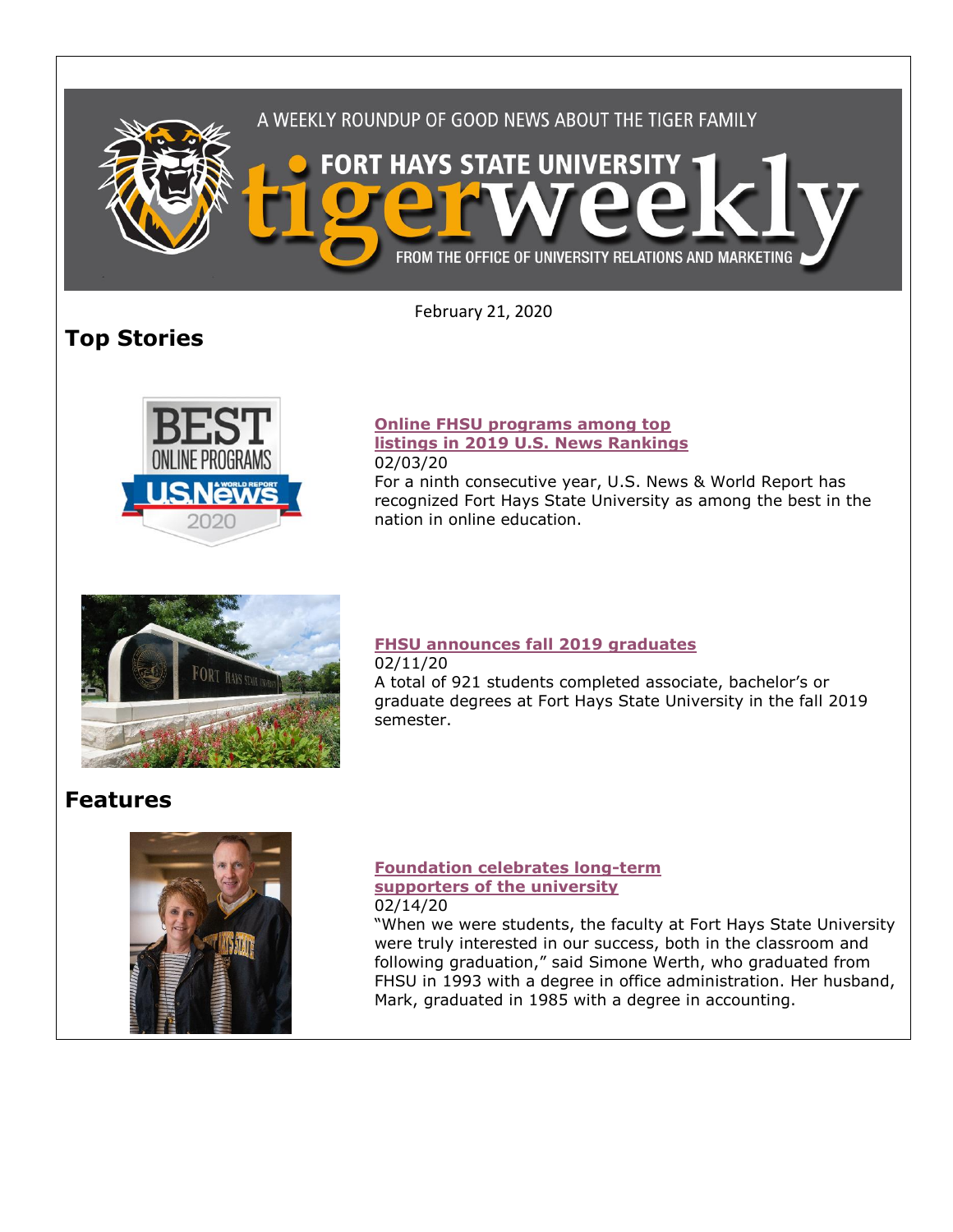

#### **[Fort Hays State, Hansen Hall mentality](https://www.fhsu.edu/news/2020/02/fort-hays-state,-hansen-hall-mentality-a-good-fit-for-young-entrepreneur)  [a good fit for young entrepreneur](https://www.fhsu.edu/news/2020/02/fort-hays-state,-hansen-hall-mentality-a-good-fit-for-young-entrepreneur)** 02/10/20

Jade Artzer is flying high this year, and not just as a Fort Hays State University cheer squad flyer, one who stands on the base's shoulders during routines.



### **['Above and beyond' is routine for FHSU's Fitzhugh](https://www.fhsu.edu/news/2020/02/above-and-beyond-is-routine-for-fort-hays-states-fitzhugh)** 02/12/20

Dr. David Fitzhugh, associate professor of health and human performance and director of the athletic training program at FHSU, was awarded the Dr. Denis "Izzy" Isrow Above and Beyond the Call of Duty Award by the Mid-America Athletic Trainers' Association (MAATA).

## **Accomplishments and Happenings**



#### **[The search for America's first people coming](https://www.fhsu.edu/news/2020/02/the-search-for-americas-first-people-coming-soon-to-kansas-wetlands-education-center)  [soon to Kansas Wetlands Education Center](https://www.fhsu.edu/news/2020/02/the-search-for-americas-first-people-coming-soon-to-kansas-wetlands-education-center)** 02/17/20

As Dr. Rolfe D. Mandel will discuss at the Kansas Wetlands Education Center on Sunday, March 1, geological archaeologists (geoarchaeologists) have found evidence that people not only arrived in North America but spread as far south as Chile long before 11,000 BCE.



#### **[Garden City, McPherson to be first 2 in spring 2020](https://www.fhsu.edu/news/2020/02/garden-city,-mcpherson-to-be-first-2-in-spring-2020-series-of-free-hearing-screenings-from-fhsu)  [series of free hearing screenings from FHSU](https://www.fhsu.edu/news/2020/02/garden-city,-mcpherson-to-be-first-2-in-spring-2020-series-of-free-hearing-screenings-from-fhsu)** 02/10/20

Garden City will be the first of three free hearing screenings, funded by the Kansas Masons, offered again this spring in western Kansas communities by Fort Hays State University.



bruary 26, 2020 | 10:00 AM - 1:00<br>2nd Floor Rotunda, Capitol Building<br>Topeka, Kansas

aduate education directly benefits the State of Kans



#### **[Regents institution graduate students to display](https://www.fhsu.edu/news/2020/02/regents-institution-graduate-students-to-display-research-in-17th-annual-summit-in-the-capitol)  research in 17th [annual summit in the Capitol](https://www.fhsu.edu/news/2020/02/regents-institution-graduate-students-to-display-research-in-17th-annual-summit-in-the-capitol)** 02/12/20

Graduate students from all six Kansas Board of Regents universities will be in the Capitol Rotunda from 10 a.m. to 1 p.m. Wednesday, Feb. 26, to display posters of their research.